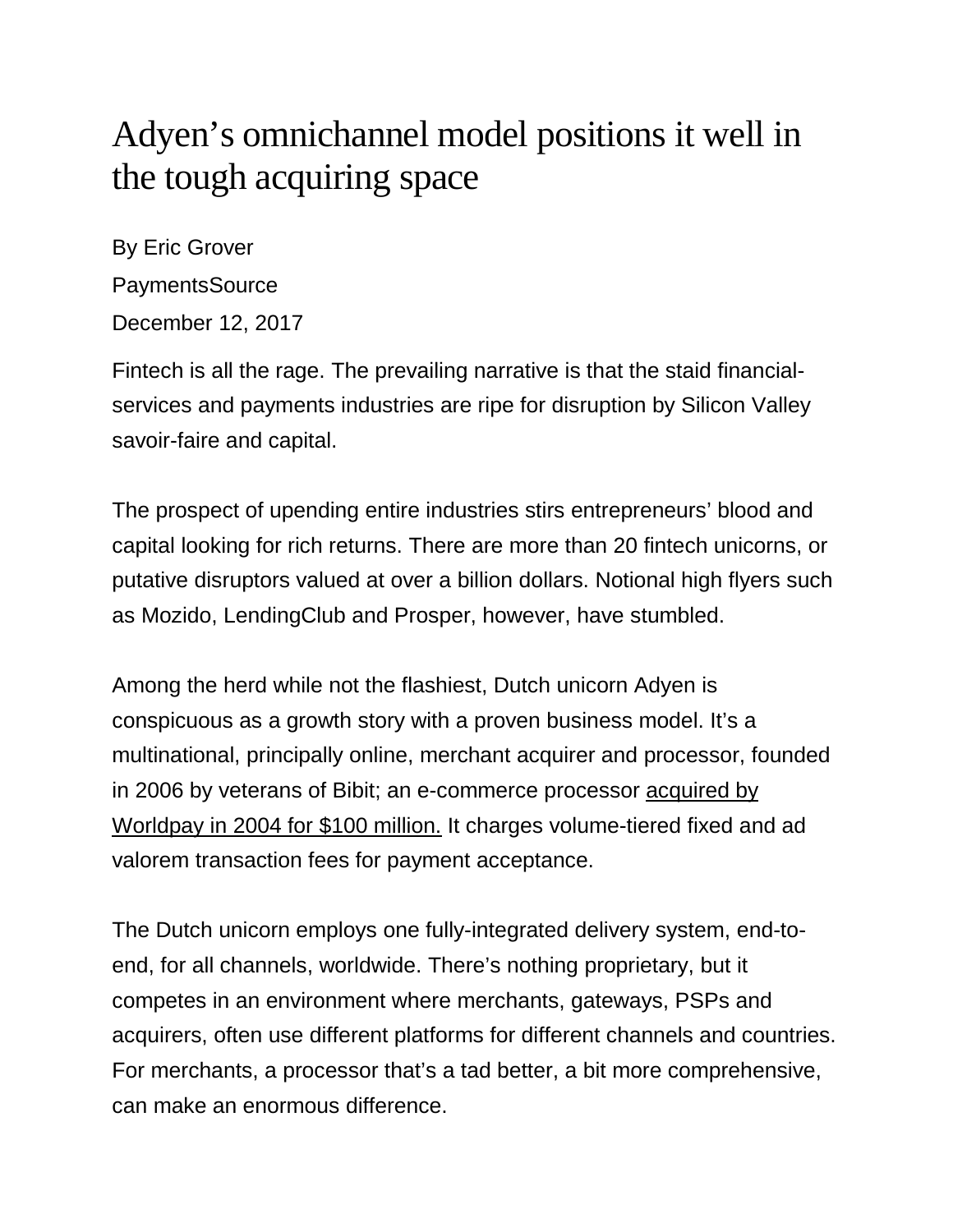Adyen also stands out in having a clean valuation. Stanford professor *Ilya* [Strebulaev's research](https://papers.ssrn.com/sol3/papers.cfm?abstract_id=2955455) suggests the reported valuations of 100 ballyhooed unicorns are on average 51% greater than what they're really worth when preferred stockholders' special rights are factored in. Exceptionally, among the high and not-so-high flying fintech unicorns none of Adyen's investors have special rights. All shares are common. [Adyen's \\$2.3 billion valuation](https://www.cnbc.com/2016/05/27/inside-adyen-the-2-billion-start-up-backed-by-mark-zuckerberg-silicon-valley-elite.html)  [in 2015](https://www.cnbc.com/2016/05/27/inside-adyen-the-2-billion-start-up-backed-by-mark-zuckerberg-silicon-valley-elite.html) really was \$2.3 billion.

The company has an old-school philosophy of building rather than buying, to create value. That can be slower but has meant it hasn't faced its competitors' integration and platform-rationalization headaches.

Adyen's a platform business, offering more than 250 payment schemes worldwide. Being credentialed and establishing secure connections with each entailed effort. Each additional network strengthens the platform and puts a step between the Dutch processor and the field. And, while hard to quantify, a platform is also about merchant engagement. Adyen's developers work proactively with demanding high-growth merchants, rolling out software updates every 4 weeks.

Adyen landed its first big global customer Groupon in 2009. Today its client roster includes storied firms such as Uber, Netflix, Spotify, Facebook and Etsy. Marquee clients attract marquee clients.

The processing phenom uses data and adaptive transaction routing and rerouting to increase approvals and optimize fraud. Management asserts [5% of turndowns are caused by issuer-system flaws](https://www.adyen.com/press-and-media/press-releases/press-release-detail/2016/adyen-launches-revenueaccelerate) – perhaps plausible in tier-two markets - and that it's increased merchant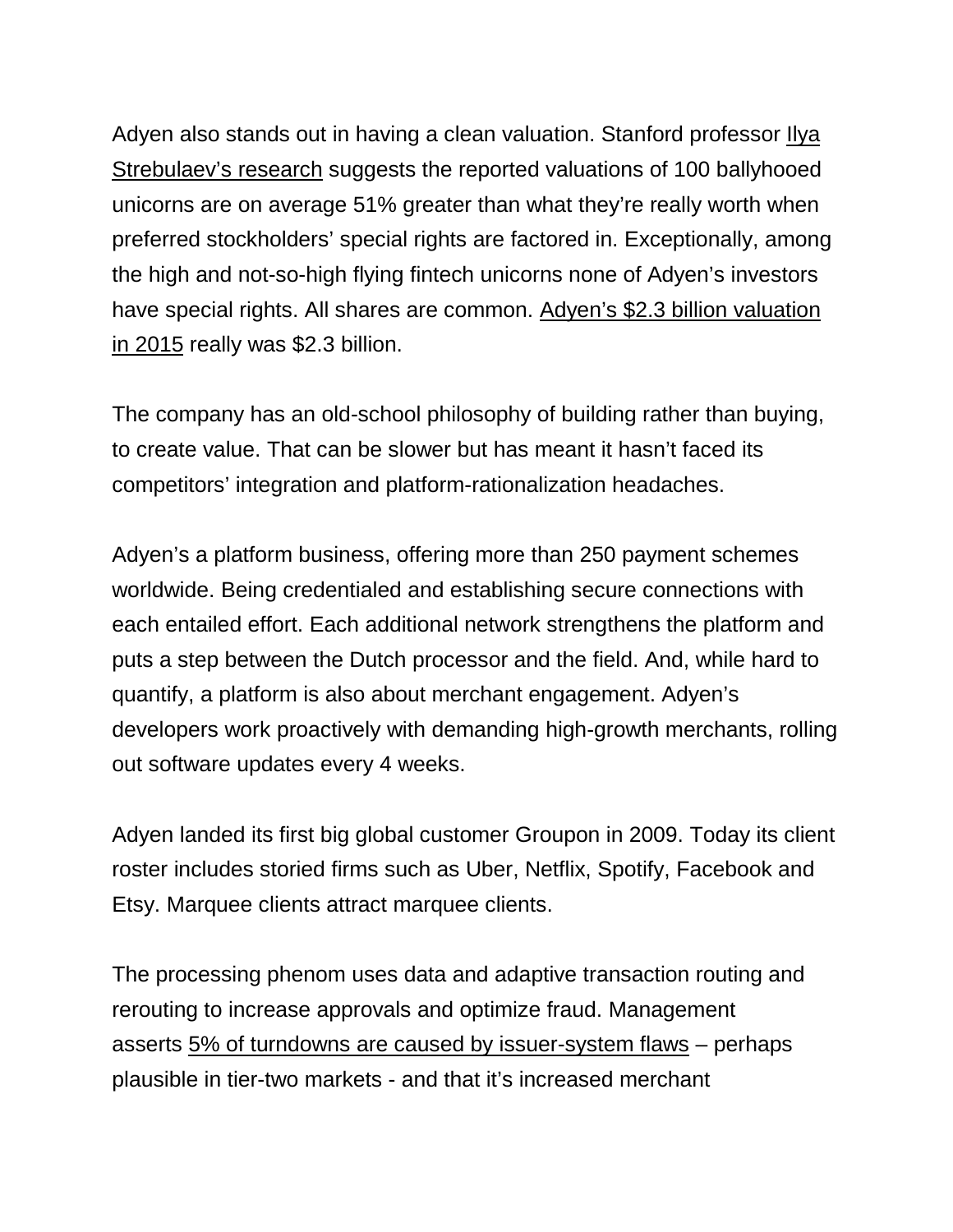revenue [1.43%,](https://www.adyen.com/press-and-media/press-releases/press-release-detail/2016/adyen-launches-revenueaccelerate) which is huge. Sabre Airline Solutions said using Adyen boosted [conversion rates in Mexico 8%.](https://www.finextra.com/pressarticle/66458/adyen-flies-high-with-sabre)

Historically the industry segregated e-commerce, mobile commerce and payments at the physical pos, but those distinctions are blurring. Adyen touts omnichannel. It made its bones online. However, notwithstanding integrated support, Adyen faces a tough slog at the physical point of sale against well-entrenched competitors. Ingenico alumnus Jean-Marc Thienpont is leading the point of sale charge.

Overall, network coverage, integration, and suite of revenue-generating services, make Adyen's merchant relationships sticker than the average acquirer's.

The Dutch processor's been profitable since 2011 and enjoys explosive growth. From 2013 through 2016 it increased payment volume and revenue an average of 86% and 99% annually, respectively. It reaps 20 basis points net merchant discount fees and 10 basis points of earnings. That's not exceptional, but credible given its target market.

Adyen's core delivery-system costs are fixed, revenue variable, and incremental costs, excluding interchange and network fees, arguably zero. With consequent operating leverage, growth should have an outsized impact on performance.

While payment processing is ferociously competitive, when considering global scale e-commerce and omni-channel processors, the field narrows.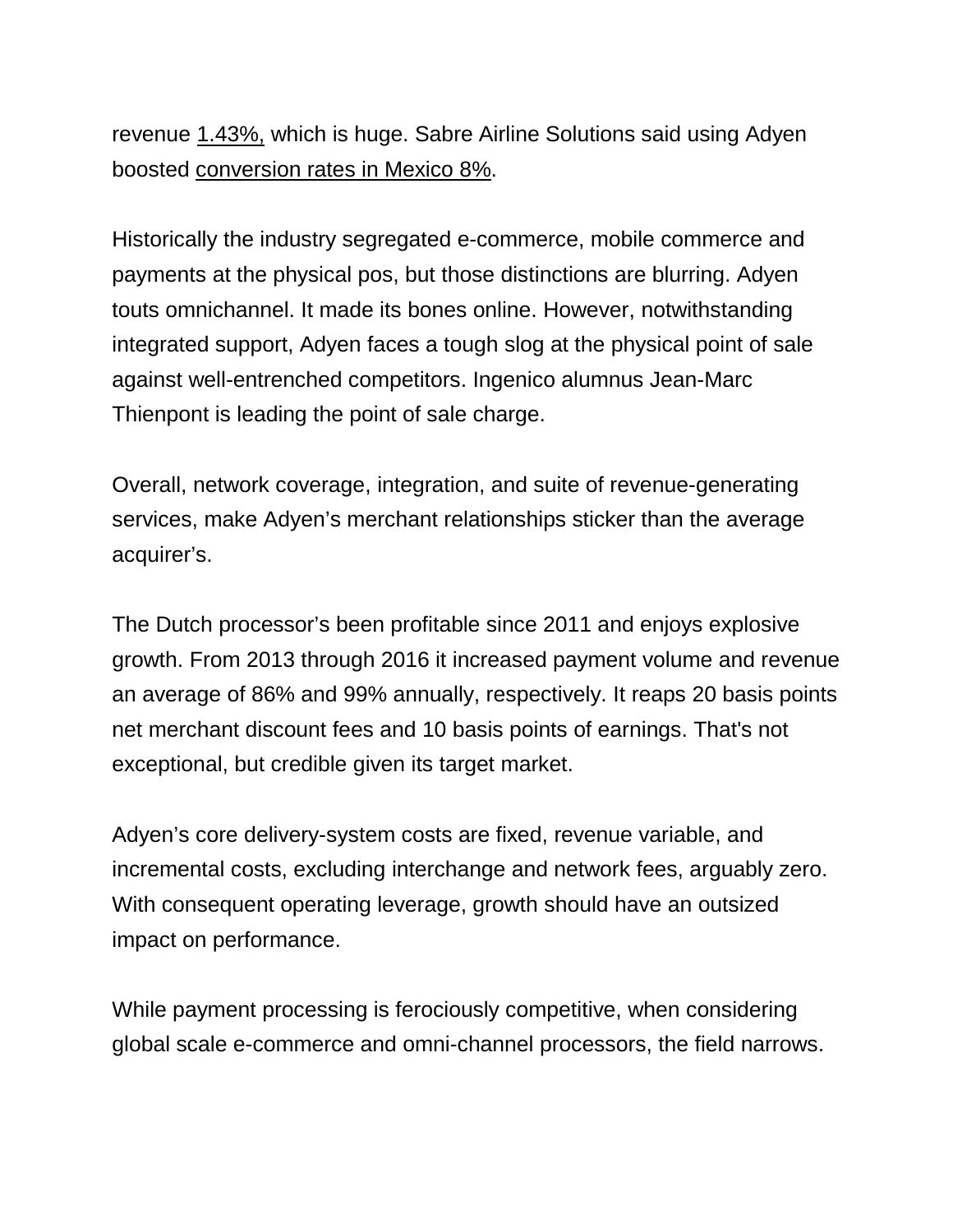Adyen supports more payment methods than Chase Paymentech, Ingenico (Global Collect), Worldpay and Stripe.

Many of its larger competitors suffer fragmented delivery systems due to M&A. Behemoth First Data has multiple e-commerce payment platforms. In July the payments colossus announced it "will offer online merchants 195 local payment options when fully implemented." If one aspires to build the next Facebook, a processor offering the world's payment schemes off one platform, now, would be more appealing.

Most acquirers prefer small merchants over high-volume Goliaths like Walmart that demand razor-thin pricing. Notwithstanding greater unit origination and servicing costs, small merchants, in numbers, because of richer acceptance fees generate greater profits.

Square made its mark providing acceptance to small bricks-and-mortar merchants. But that's not Adyen's market. It focuses on large, sophisticated, principally online merchants. Its distinctive value proposition makes a bigger difference with an Uber than it would with Joe's Café.

Growing and profitable, the Dutch payments unicorn has options and is in no rush for an exit. CEO Pieter van der Does said "Eventually we think this company should be in the public markets." It's an IPOable story, which ultimately seems the most likely path.

It would command valuation multiples like First Data, Global Payments and Vantiv, with a growth premium. Alternatively, it could enhance a traditional processor's e-commerce proposition. While unlikely, perhaps most